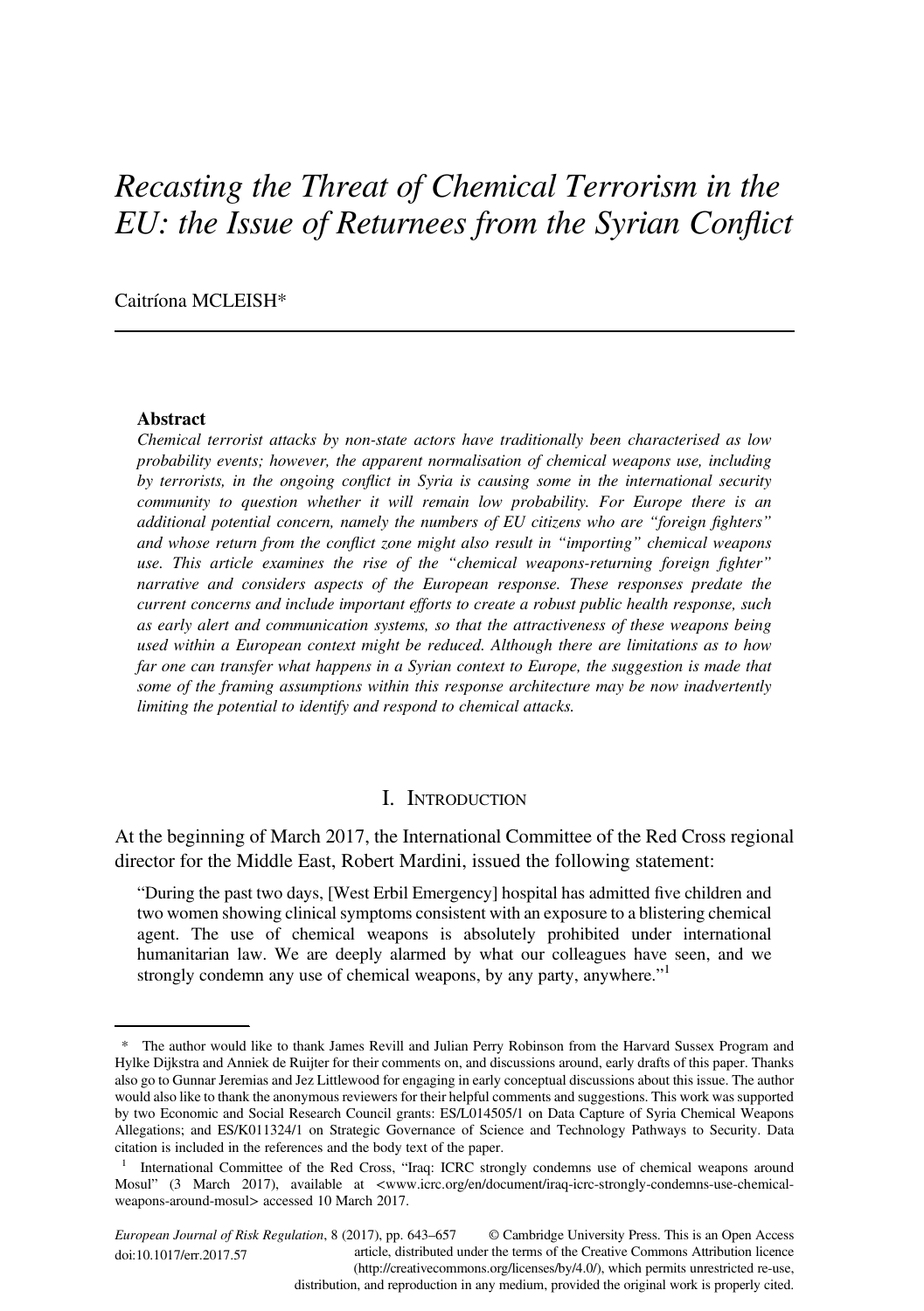This recent allegation of chemical weapons use in the ongoing conflict in Syria and Iraq joins countless others that have been made since 2012. All sides stand accused, regime forces as well as non-regime, including the terrorist group Da'esh (also known as ISIS, ISIL, Islamic State). For a weapon that had been considered de-legitimised as a currency of power, the allegations of repeated use, a number of which have been confirmed through United Nations investigation, have shocked. Indeed such is their number that some observers caution that chemical weapons use may be becoming normalised. $2$ 

Alongside many countries, representatives from European states have strongly condemned these uses of chemical weapons. However it is the idea of non-state actors using chemical weapons that appears to particularly exercise them. France, for example, recently noted that "The danger of the use of chemical weapons is real. Non-State actors no longer hesitate to use them"<sup>3</sup> and Germany has gone further, suggesting that it should be "no surprise to us that a barbaric group of merciless people such as the so-called ISIL does not recognise any limits regarding the weaponry it uses." <sup>4</sup> Slovakia, on behalf of the EU, has also spoken of how "gravely concerned" the EU is "about the risk of State and non-State actors acquiring such weapons, which has already become a dark reality in the Syrian Arab Republic and Iraq."<sup>5</sup> In expressing these sentiments, Europe does not stand alone. For example, Julie Bishop, Australia's Foreign Minister, described what is happening in Syria and Iraq as meaning that "long accepted paradigms" and "conventional wisdom" regarding the "terrorist intention to acquire and weaponise chemical agents has been largely aspirational" are "becoming obsolete".<sup>6</sup>

Non-state actor use of chemical weapons has a particular salience to European states because of another striking feature of the conflict, namely the number of European nationals that have travelled to the region to join groups such as Da'esh. The outward flow of these citizens to the conflict zone poses obvious external security issues to Europe, but their return may also pose problems for internal security and public health. With Da'esh now found through UN investigation to have used chemical weapons, a new variation on this internal security narrative has emerged, namely that returning foreign fighters may somehow "import" chemical weapons use to Europe.<sup>7</sup>

This article explores how this new chemical weapons variation of the returning foreign fighter narrative has emerged. In doing so the article details how activities to reduce European vulnerabilities to chemical terrorist attack predate the current security concerns about Syria and have evolved within a particular cognitive framing and conceptualisation of what is and is not chemical terrorism. Whilst there are very real limitations as to how far

<sup>&</sup>lt;sup>2</sup> See, for example, R Guthrie, as quoted in E Graham-Harrison, "Chemical weapons attacks in Syria may normalise war crimes, experts warn" The Guardian (11 August 2016).

<sup>&</sup>lt;sup>3</sup> France "Statement by H.E. Ambassador Mr Philppe Lalliot Permanent Representative of France" Eighty-Second Session of the Executive Council (OPCW, 2016).

<sup>4</sup> Germany "Statement by HE Ambassador Christoph Israng Permanent Representative of the Federal Republic of Germany" Eighty-third Session of the Executive Council (OPCW, 2016).

<sup>5</sup> Slovakia "Statement on behalf of the European Union delivered by H.E. Ambassador Roman Buzek permanent representative of Slovakia to the OPCW" Eighty-third Session of the Executive Council (OPCW, 2016).

<sup>6</sup> Minister for Foreign Affairs, Australia, "Address to Australia Group Plenary"(5 June 2015), available at <[http://](http://foreignminister.gov.au/speeches/Pages/2015/jb_sp_150605.aspx) [foreignminister.gov.au/speeches/Pages/2015/jb\\_sp\\_150605.aspx](http://foreignminister.gov.au/speeches/Pages/2015/jb_sp_150605.aspx)>.

<sup>7</sup> Europol, TE-SAT 2016, European Union Terrorism Situation and Trend Report 2016, 2016. doi:10.2813/525171.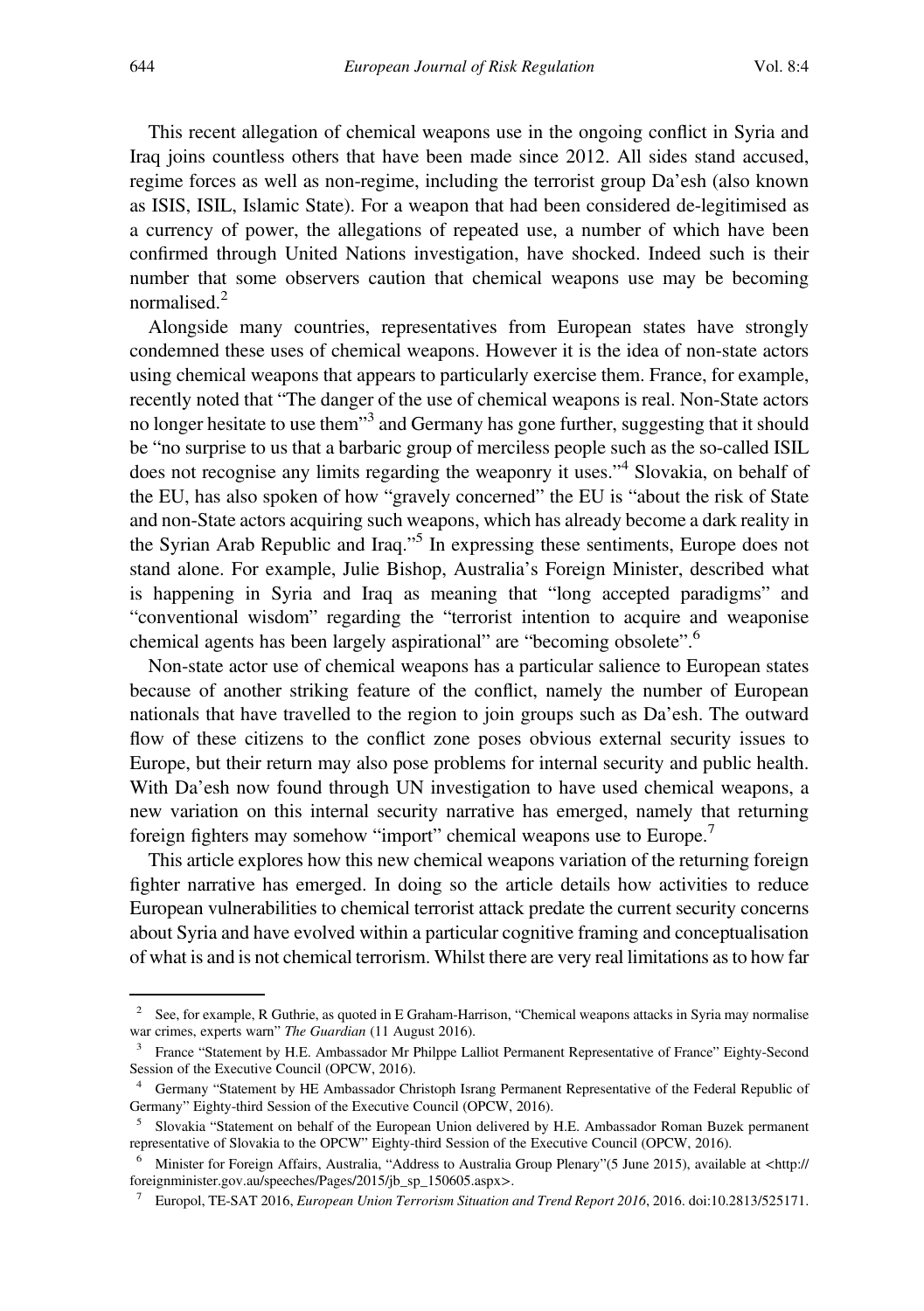one can – and should – apply the sort of "terrorist activity transfer" narrative which is now apparent, in this article I suggest that a cognitive bias in how we understand what constitutes a chemical terrorist attack may be inadvertently limiting our ability to prepare and respond to a chemical terrorist attack. In order to further reduce vulnerabilities to chemical attacks, a re-examination of conceptualisations may be needed.

The article begins by detailing chemical weapons use in Syria and Iraq, placing a particular emphasis on use by Da'esh and possible initial acquisition routes. The article then proceeds to discuss how what is happening in Syria and Iraq links to what is being portrayed as "the biggest security issue" currently facing Europe, namely the return of the large numbers of Europeans who have participated in the conflict.<sup>8</sup> The article then turns to the multifaceted policy responses and notes their evolution from being framed largely as an external issue to increasingly both an internal and external issue. This evolution becomes more apparent in the discussion that follows, which details the evolution of the chemical terrorism threat narrative. The article concludes with a reflective discussion about how the framing assumptions imbued within our responses may inadvertently limit our ability to respond and suggests the need for thinking again about what chemical terrorism means in a European context.

#### II. SHIFTING NORMATIVE LANDSCAPES: CHEMICAL WEAPONS USE IN SYRIA AND IRAQ

The first allegations that chemical weapons (CW) were being used in Syria began to emerge in 2012 and increased throughout 2013 until they reached a climax in late August with the use of the nerve agent sarin in the Ghouta suburbs of Damascus.<sup>9</sup> Since then, and despite Syria becoming a state party to the Chemical Weapons Convention (CWC) and having its (declared) CW stockpiles removed, allegations that toxic chemicals are being used as weapons of war have continued, seemingly unabated.<sup>10</sup>

Because the allegations continued after Syria had joined the CWC in September 2013, the Director General of the international implementing organisation of that convention, the Organisation for the Prohibition of Chemical Weapons (OPCW), decided to establish a Fact-Finding Mission (FFM) to "establish facts surrounding" allegations of use.<sup>11</sup> That decision was driven in part because confirmation that toxic chemicals were being used as weapons would constitute a gross violation of the fundamental purpose of the Convention – to exclude completely, for the sake of all mankind, the possibility of the use of chemical weapons.<sup>12</sup>

The FFMs did go on to establish that toxic chemicals had been used in some of the allegations they investigated but their mandate did not extend to attribution. In other words

<sup>8</sup> M Banks, "Returning foreign fighters are biggest threat to EU, Parliament warned" The Parliament Magazine (12 October 2016).

<sup>9</sup> For attacks prior to Ghouta see, for example, J Perry Robinson, "Alleged use of chemical weapons in Syria" 2013, 4, Harvard Sussex Program Occasional Paper, 13 June, available at <[www.sussex.ac.uk/Units/spru/hsp/occasional%](www.sussex.ac.uk/Units/spru/hsp/occasional%20papers/HSPOP_4.pdf) [20papers/HSPOP\\_4.pdf](www.sussex.ac.uk/Units/spru/hsp/occasional%20papers/HSPOP_4.pdf)> accessed 25 September 2017.

<sup>&</sup>lt;sup>10</sup> See, for example, A MacDonald and A Ullah, "Three years after Ghouta, chemical weapons used 'over and over again' in Syria" *Middle East Eye* (22 August 2016).<br><sup>11</sup> Organisation for the Probibition of Chemical W

<sup>11</sup> Organisation for the Prohibition of Chemical Weapons, "OPCW to Undertake Fact-Finding Mission in Syria on Alleged Chlorine Gas Attacks" (The Hague, 29 April 2014), available at <[www.opcw.org/news/article/opcw-to](www.opcw.org/news/article/opcw-to-undertake-fact-finding-mission-in-syria-on-alleged-chlorine-gas-attacks/)undertake-fact-fi[nding-mission-in-syria-on-alleged-chlorine-gas-attacks/](www.opcw.org/news/article/opcw-to-undertake-fact-finding-mission-in-syria-on-alleged-chlorine-gas-attacks/)> accessed 27 September 2017.

<sup>&</sup>lt;sup>12</sup> Convention on the Prohibition of the Development, Production, Stockpiling and Use of Chemical Weapons and on Their Destruction (adopted 13 January 1993, entered into force 29 April 1997) Preamble.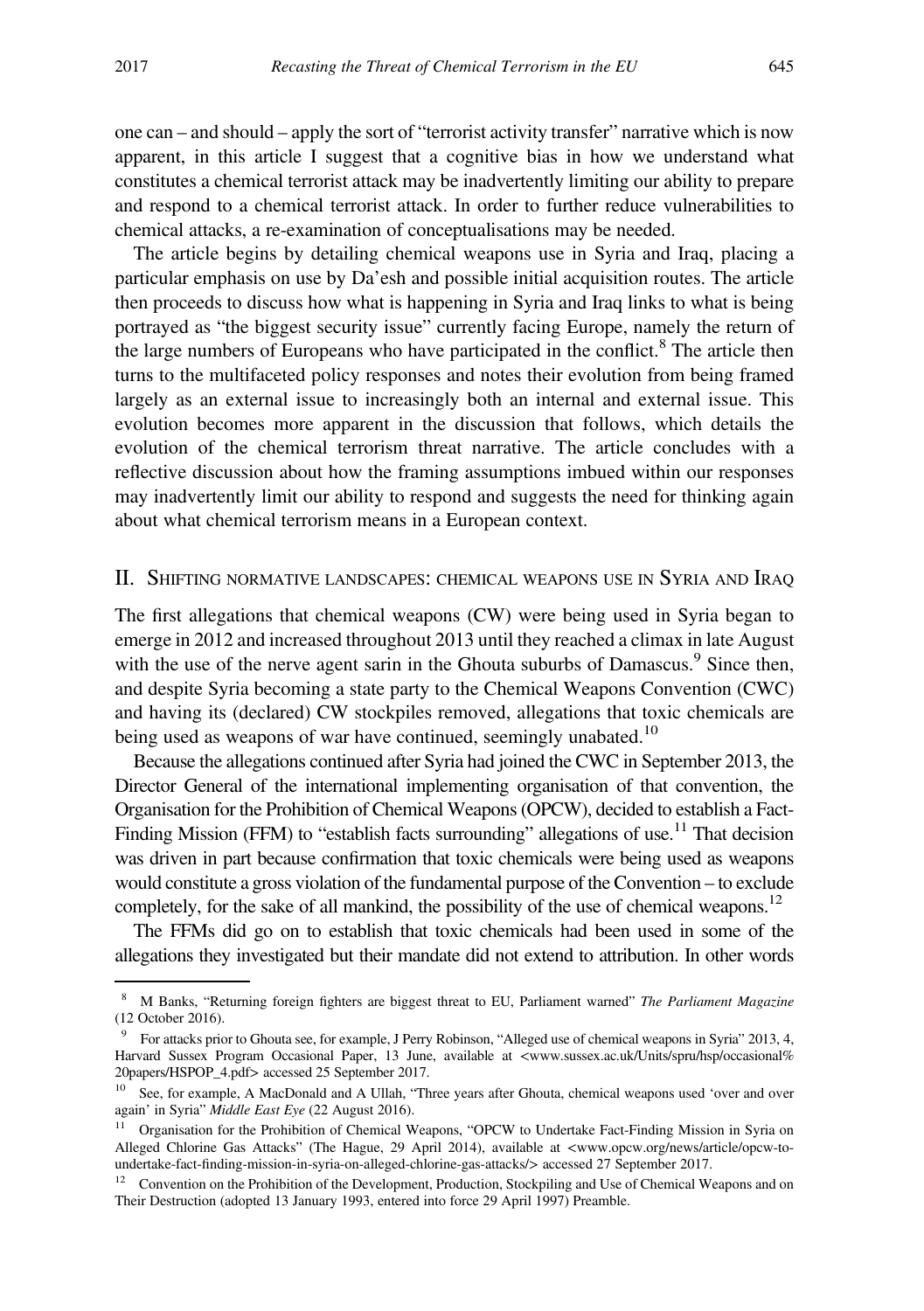the FFMs established use, but not by whom. That was/is the mandate of the Joint UN-OPCW Investigation Mechanism  $(JIM)^{13}$  and in the course of their first year of work the JIM found "sufficient evidence" to attribute agency in four out of nine cases they investigated. In three of the cases, all involving chlorine barrel bombs, they determined that the Syrian Air Force was responsible; in the fourth case they determined that Da'esh had used sulphur-mustard filled artillery shells. $<sup>14</sup>$  In all cases, the health impacts were rapid and localised.</sup>

Two characteristics of these cases are worth noting. The first is that they involved the use of "crude" chemicals – chlorine and mustard agents – conveyed, in three cases, by equally basic delivery systems, ie barrel bombs. Crude here is a reference to the agents not being the so-called classical CW agents but instead toxic industrial chemicals. The idea that these types of toxic chemicals rather than the more sophisticated CW agents might find utility in contemporary conflicts has been warned about for some time, with experts positing that factors other than relative aggressivity, for example accessibility, availability and/or terrorising potentiality, may now drive decisions about whether or not to use CW.<sup>15</sup>

The second aspect worth noting is that all sides in the conflict stand accused and have been found wanting. Whilst it was the regime accusing their opponents of using toxic chemicals that triggered the very first set of investigations in the summer of 2013, accusations pertaining to use by Da'esh began appearing in the open domain more frequently in late 2014/early 2015.<sup>16</sup> Reports over those months appeared also to suggest an evolution in their capabilities first in delivery systems (from vehicle-borne improvised explosive devices to mortar attacks<sup>17</sup>) then in agents used (from chlorine to mustard agents<sup>18</sup>).

How Da'esh first acquired its CW capability and the nature of its current CW capability is not reported with certainty within open literature, though at least three potential pathways are suggested. The first two suggest that acquisition was based on availability. One pathway stresses Iraq's former CW programme and in particular the looting of the Saddam Hussein era site at Muthanna. According to reports of a letter written by the Iraqi UN ambassador, Mohamed Ali Alhakim, to the UN General Secretary in July 2014 "the project manager (of Muthanna) spotted the looting of some equipment via the camera surveillance system before the 'terrorists' disabled it".<sup>19</sup> The same reports suggest that bunkers 13 and 41 were amongst those buildings looted.<sup>20</sup> Both of these bunkers are known chemical munition storage bunkers, with the former

<sup>&</sup>lt;sup>13</sup> United Nations Security Council (7 August 2015) Resolution 2235.

<sup>&</sup>lt;sup>14</sup> The incidents investigated and attributed to the Syrian air force were at Talmenes in the Idlib governorate on 21 April 2014; and at Qmenas and Sarmin both in the Idlib governorate 16 March 2015. The attack attributed to Da'esh was at Marea, Aleppo governorate on 21 August 2015. See OPCW/UN, "Third Report of the Organization for the Prohibition of Chemical Weapons-United Nations Joint Investigative Mechanism" (2016).

<sup>&</sup>lt;sup>15</sup> See, for example, G Pearson, "The importance of implementation of the General Purpose Criterion of the Chemical Weapons Convention" (2006) 55 Chemistry in Industry 413, 414 and J Perry Robinson, "Difficulties facing the Chemical Weapons Convention" (2008) 84 International Affairs 226–227.

<sup>&</sup>lt;sup>16</sup> See Associated Press Iraq, "Islamic State used chemical weapons against peshmerga, Kurds say" The Guardian (London, 14 March 2015).

<sup>&</sup>lt;sup>17</sup> G Winfield, "Bitter as the cud" *CBRNe World* (18 October 2016), available at  $\lt$ [www.cbrneworld.com/news/](www.cbrneworld.com/news/bitter_as_the_cud#axzz4b3nxZIZ2) [bitter\\_as\\_the\\_cud#axzz4b3nxZIZ2](www.cbrneworld.com/news/bitter_as_the_cud#axzz4b3nxZIZ2)> accessed 27 September 2017.

<sup>&</sup>lt;sup>18</sup> See A Entous, "Islamic State Suspected of Using Chemical Weapon, US Says" Wall Street Journal (13 August 2015).

<sup>&</sup>lt;sup>19</sup> E Lederer, "Iraq: 'Terrorists' seize ex-chemical weapons site" Associated Press (9 July 2014), available at <[http://](http://bigstory.ap.org/article/iraq-says-terrorists-seize-chemical-weapons-site) [bigstory.ap.org/article/iraq-says-terrorists-seize-chemical-weapons-site](http://bigstory.ap.org/article/iraq-says-terrorists-seize-chemical-weapons-site)>.

<sup>20</sup> ibid.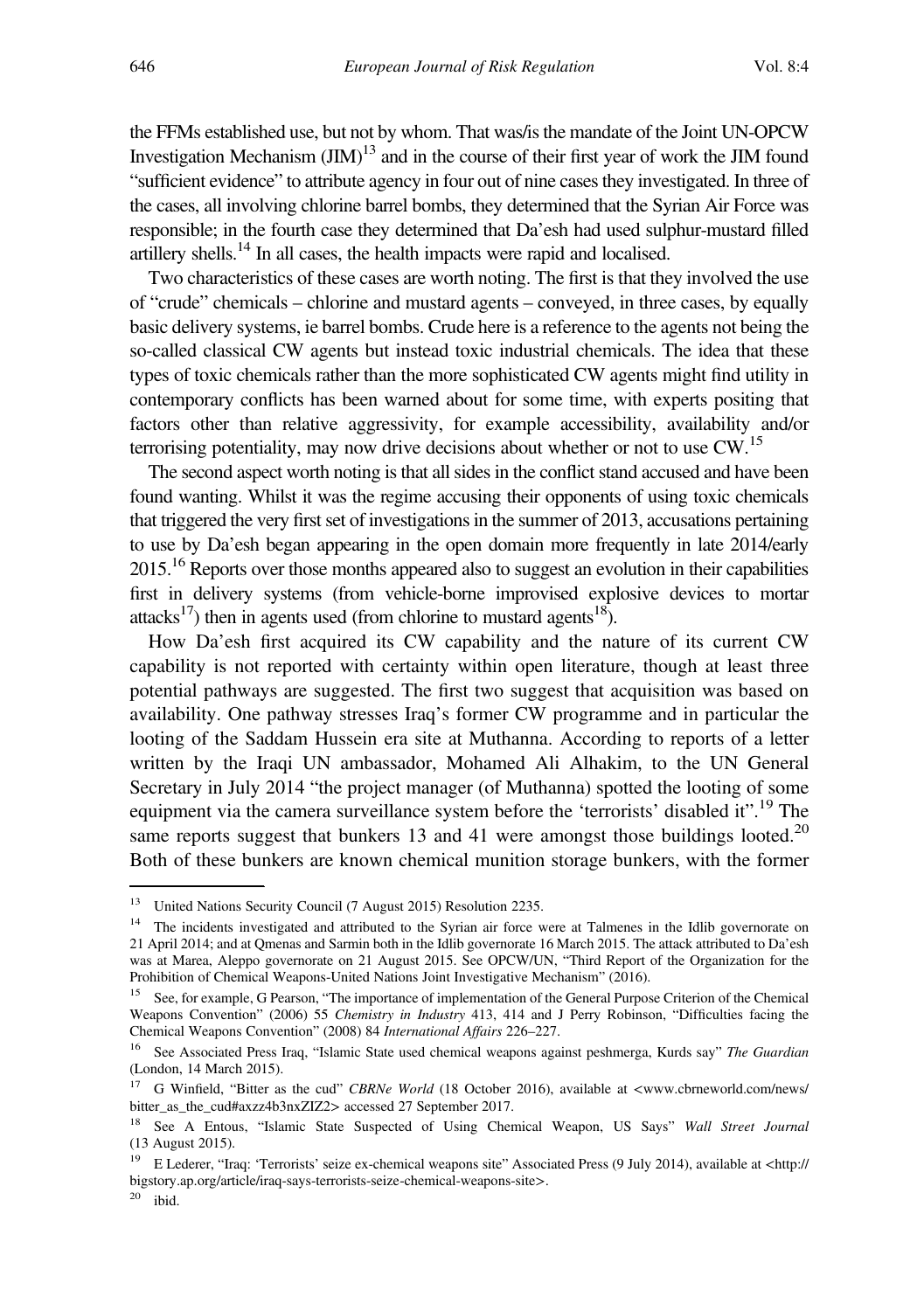declared by the Iraqi's as containing about 2,500 rockets filled with sarin before the structure was damaged by aerial bombardment in  $1991<sup>21</sup>$  Whilst this acquisition pathway may appear sound, experts query it, including Zanders who contends that any sarin that might have been found by Da'esh at al Muthanna was "highly likely [to] have degraded below any useful degree of purity."<sup>22</sup>

The second "availability" pathway suggests the Syrian regime as the source of Da'esh capabilities. A recent *Foreign Policy* article detailing what it calls "the story of Abu Ahmad, a Syrian operative for the Islamic State" dates acquisition to December 2012 when anti-regime groups, including Da'esh, overran a regime army base known as Regiment 111 and took possession of "barrels filled with chlorine, sarin and mustard gas."<sup>23</sup> The suggestion that the regime may be the source of Da'esh's chemical weapons was also stated in one of the rare occasions that a Da'esh fighter publically justified their use of chemical weapons. $24$ 

Both of these pathways suggest that Da'esh had/has no indigenous CW production capability but rather that availability figured/figures highly in their decision-making process. By contrast, the third pathway suggests Da'esh sought/seeks its own crude production capability by deliberately recruiting former CW scientists and "highly technically trained professionals, including from the West". <sup>25</sup> In the category of former weapons scientists associated with Da'esh was Abu Malik, who was described as working "at Saddam Hussein's Muthana chemical weapon production facility before affiliating with al Qaeda Iraq in 2005 and later joining Da'esh." <sup>26</sup> His death in 2015 was expected to "temporarily degrade and disrupt…and diminish" Da'esh's ability to produce chemical weapons.<sup>27</sup> So too was the capture of "Abu Dawud, ISIL's emir of chemical and traditional weapons manufacturing" in March 2016 – he was said to have provided information about their CW production facilities and those involved in the effort.<sup>28</sup> Six months after his capture US forces announced that they had struck what they called a pharmaceutical plant complex that been had converted into a CW production site.29

<sup>&</sup>lt;sup>21</sup> United Nations Monitoring, Verification and Inspection Commission (UNMOVIC), Compendium of Iraq's Proscribed Weapons Programmes in the Chemical, Biological and Missile Areas (June 2007), Chapter III: Chemical Weapons Programme, 292.

<sup>&</sup>lt;sup>22</sup> JP Zanders, "What's he building in there?" (2014) August CBRNe World 8, 10.

<sup>&</sup>lt;sup>23</sup> H Doornbos and J Moussa, "How the Islamic State Seized a Chemical Weapons Stockpile" Foreign Policy (17 August 2016), available at <[http://foreignpolicy.com/2016/08/17/how-the-islamic-state-seized-a-chemical](http://foreignpolicy.com/2016�/�08/17/how-the-islamic-state-seized-a-chemical-weapons-stockpile/)[weapons-stockpile/](http://foreignpolicy.com/2016�/�08/17/how-the-islamic-state-seized-a-chemical-weapons-stockpile/)>.

<sup>&</sup>lt;sup>24</sup> H Johnson, "On Chemical Weapons and Red M&M's, an Islamic State Fighter Defends the Cause" Foreign Policy (1 September 2015), available at <[http://foreignpolicy.com/2015/09/01/on-chemical-weapons-and-red-mms-an](http://foreignpolicy.com/2015�/�09/01/on-chemical-weapons-and-red-mms-an-islamic-state-fighter-defends-the-cause/)islamic-state-fi[ghter-defends-the-cause/](http://foreignpolicy.com/2015�/�09/01/on-chemical-weapons-and-red-mms-an-islamic-state-fighter-defends-the-cause/) $>$ .<br><sup>25</sup> Minister for Foreign Affairs, Australia

Minister for Foreign Affairs, Australia, supra, note 6.

<sup>&</sup>lt;sup>26</sup> US Central Command, "ISIL Chemical Weapons Expert Killed in Coalition Airstrike" (31 January 2015), available at <[www.centcom.mil/MEDIA/NEWS-ARTICLES/News-Article-View/Article/884941/isil-chemical-weapons](www.centcom.mil/MEDIA/NEWS-ARTICLES/News-Article-View/Article/884941/isil-chemical-weapons-expert-killed-in-coalition-airstrike/)[expert-killed-in-coalition-airstrike/](www.centcom.mil/MEDIA/NEWS-ARTICLES/News-Article-View/Article/884941/isil-chemical-weapons-expert-killed-in-coalition-airstrike/)>.

ibid.

<sup>&</sup>lt;sup>28</sup> US Department of Defense, "Press Briefing by Pentagon Press Secretary Peter Cook" (10 March 2016), available at <[www.inherentresolve.mil/News/Article/692164/department-of-defense-press-brie](www.inherentresolve.mil/News/Article/692164/department-of-defense-press-briefing-by-pentagon-press-secretary-peter-cook/)fing-by-pentagon-press-secretary[peter-cook/](www.inherentresolve.mil/News/Article/692164/department-of-defense-press-briefing-by-pentagon-press-secretary-peter-cook/)>.

<sup>&</sup>lt;sup>29</sup> L Dearden, "ISIS chemical weapons manufacturing facility that posed 'significant threat' destroyed by air strikes in Iraq" The Independent (London, 14 September 2016).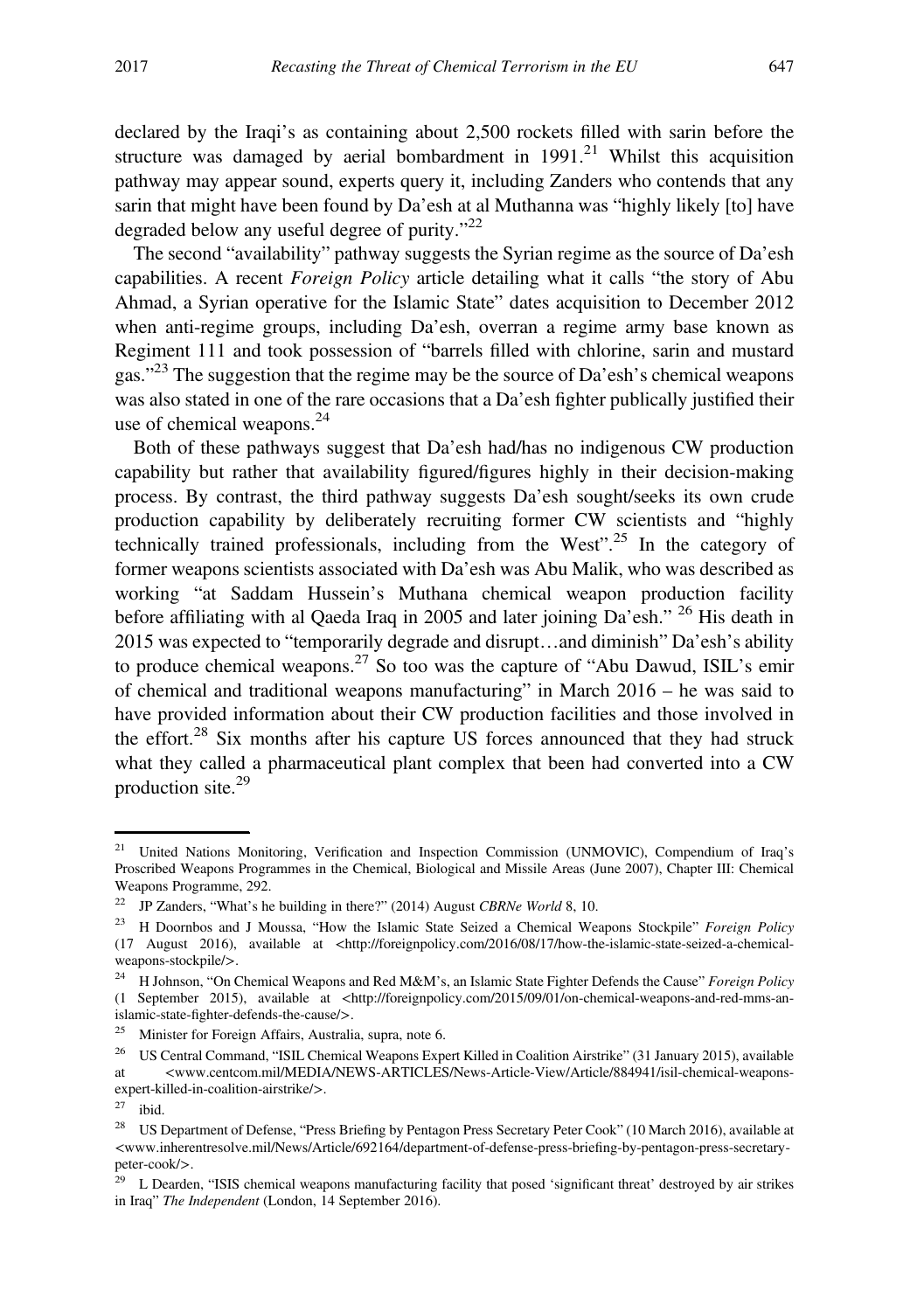## III. THE "BIGGEST SECURITY ISSUE" FACING EUROPE

It is the idea that Da'esh might be deliberately recruiting "highly trained professionals, including from the West" that turns chemical weapons use taking place in Syria and Iraq into a potential internal problem for Europe. Foreign fighter<sup>30</sup> mobilisation is neither new in conflicts nor for the current proponents of "jihadi terrorism."<sup>31</sup> However, it is the sheer numbers that have departed Europe for the region since 2013, recently estimated as exceeding 5,800, that means the issue has both "internal" and "external" security dimensions for Europe.<sup>32</sup> This dual "internal/external" framing of the issue has been present in documents and speeches since the beginning of the conflict. A report published by the EU's Counter Terrorism Co-ordinator in January 2011, for example, notes that "a significant number of radicalised people travel from the EU to conflict areas or are attending terrorist training camps and then returning to Europe. They pose a clear threat to internal security."<sup>33</sup> Over the course of six years the perception that this threat has grown is such that returning foreign fighters are now considered the "biggest security issue" currently facing Europe.<sup>34</sup>

As primary actors in security matters, governments across much of Europe have responded by enacting a range of measures in an effort to stem the outward flow of citizens. Travel to the conflict zone has been criminalised; new legislation related to countering extremism has been introduced; prosecutorial powers have been enhanced, as have the powers of the security services. In addition, counter radicalisation and counter narrative programmes have been established.<sup>35</sup> At the European level, a spectrum of activities have been important in supporting EU Member States, not least because of the similarity in the nature of the challenges and the scale of the phenomenon. At one end of this spectrum are initiatives such as the Radicalisation Awareness Network that links practitioners from around Europe who work daily with people who have already been radicalised or who are vulnerable to radicalisation. In addition, the network

Despite the phrase having currency in the media and policy-making circles, there is no agreed (legal or academic) definition of "foreign fighter." Within the academic literature a range of definitions are found. Some are broad based definitions, such as Cerwyn Moore and Paul Tumelty's definition as "non-indigenous, non-territorialized combatants who, motivated by religion, kinship, and/or ideology rather than pecuniary reward, enter a conflict zone to participate in hostilities" and Ian Bryan's description of them as being "not agents of foreign governments, but they leave home typically to fight for a transnational cause or identity." Others are more restrictive, such as Thomas Hegghammer's definition that a "foreign fighter [is] an agent who (1) has joined, and operates within the confines of, an insurgency, (2) lacks citizenship of the conflict state or kinship links to its warring factions, (3) lacks affiliation to an official military organization, and (4) is unpaid." See C Moore and P Tumelty, "Foreign Fighters and the Case of Chechnya: A Critical Assessment" (2008) 31 Studies in Conflict and Terrorism 412; I Bryon, "Sovereignty and the Foreign Fighter Problem" (2010) 54 Orbis 115; T Hegghammer, "The Rise of Muslim Foreign Fighters: Islam and the Globalization of Jihad" (2010–11) 45 International Security 54.

 $31$  For more see Hegghammer, supra, note 30, 53–54; M Flores, "Foreign fighter involvement in national and international wars" in A de Guttry, F Capone and C Paulussen (eds), Foreign Fighters under International Law and Beyond (The Hague, Asser Press, 2016); J Rehman, Islamic State Practices, International Law and the Threat from Terrorism (Oxford, Hart Publishing, 2005).

<sup>&</sup>lt;sup>32</sup> Center for the Analysis of Terrorism, "European Jihadi Watch" 3 March 2017, available at <[http://cat-int.org/](http://cat-int.org/wp-content/uploads/2017�/�03/European-jihad-watch-20170306_eng-1.pdf) [wp-content/uploads/2017/03/European-jihad-watch-20170306\\_eng-1.pdf](http://cat-int.org/wp-content/uploads/2017�/�03/European-jihad-watch-20170306_eng-1.pdf)>.

<sup>33</sup> EU Counter Terrorism Coordinator, "EU Action Plan on combatting terrorism" 15893/1/10 REV 1 (17 January 2011).

<sup>34</sup> Banks, supra, note 8.

<sup>35</sup> For an overview of Member States' actions in this area see <[https://ec.europa.eu/home-affairs/what-we-do/](https://ec.europa.eu/home-affairs/what-we-do/networks/radicalisation_awareness_network/ran-and-member-states/repository) [networks/radicalisation\\_awareness\\_network/ran-and-member-states/repository](https://ec.europa.eu/home-affairs/what-we-do/networks/radicalisation_awareness_network/ran-and-member-states/repository)>.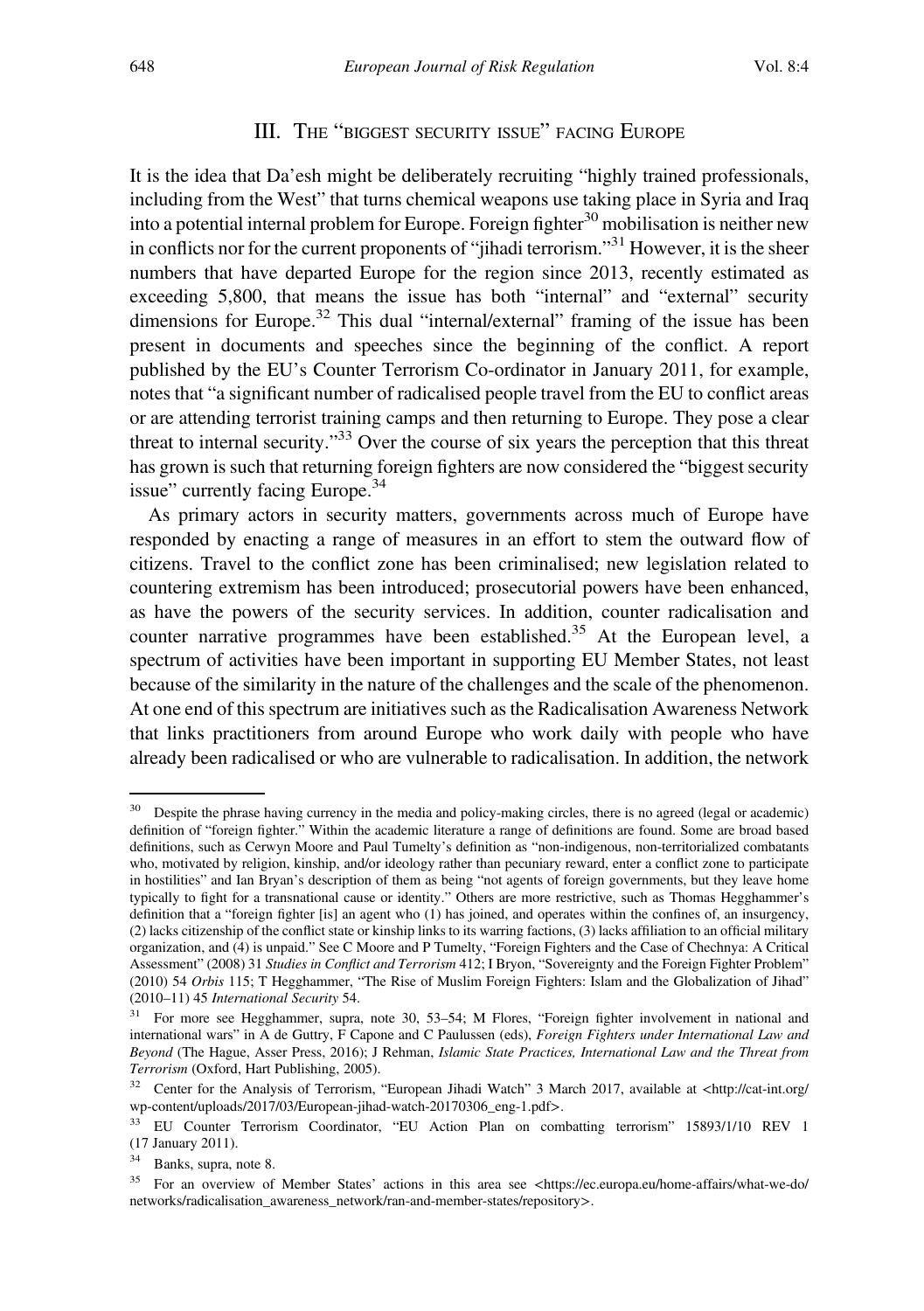provides a platform for peer support and sharing of best practices and the associated Centre of Excellence also supports the Commission and Member States in their work.<sup>36</sup> At the other end of the spectrum, efforts have concentrated on, amongst other things, the strengthening the external borders including by negotiating a revision to the Schengen Borders Code.37

The spectrum approach at both the European and Member State level appears to have been successful in slowing the rate of those travelling from Europe to the conflict zone. One European state, for example, reported to the UN Sanctions and Monitoring Team in January 2017 that "while some [of its citizens] were still attempting to travel to the conflict zone, the flow was much reduced, down from up to 100 individuals per month in 2013 and 2014 to fewer than 5 per month in  $2016$ ."<sup>38</sup>

Increasingly however, the focus of policy concern has turned to address those that may return. In part this is linked to recent territorial losses experienced by Da'esh and the expected fall of Raqqa. Some European officials believe this will lead to large numbers of citizens returning to Europe, including larger numbers of those who will return with the express intention of bringing the conflict to Europe.<sup>39</sup>

Whilst it is acknowledged that "returning" is done for a variety of reasons, including disillusionment, it is those who might return to Europe still committed to Da'esh and the conflict that particularly worries officials.<sup>40</sup> Statistical analysis suggests that only a small percentage who return will fall into this category, however there is a concern that this may change as higher numbers return to Europe.<sup>41</sup> The "authority" to attack Europe has been given by leaders such as Abu Mohammad al-Adnani, the former Da'esh spokesperson, who advocated amongst other things the use of poison on "the disbelieving American, Frenchmen or any of their allies" and Al Qaeda's leader Ayman al-Zawahiri.<sup>42</sup> Worryingly, the work of Thomas Hegghammer suggests that if terrorist attacks involve returnees then they are more likely to be successful and result in higher casualties.<sup>43</sup> Proponents of this view point to the involvement of returnees in incidents such as the Brussels Jewish Museum attack in May 2014; the January 2015 attacks on the headquarters of the satirical newspaper Charlie Hebdo, and the subsequent

<sup>36</sup> See <[https://ec.europa.eu/home-affairs/what-we-do/networks/radicalisation\\_awareness\\_network\\_en](https://ec.europa.eu/home-affairs/what-we-do/networks/radicalisation_awareness_network_en)>.<br>37 European Council Press, "Schengen borders code: Council adopts regulation to reinforce checks

<sup>37</sup> European Council Press, "Schengen borders code: Council adopts regulation to reinforce checks at external borders" (7 March 2017), available at <[www.consilium.europa.eu/en/press/press-releases/2017/03/07-regulation](www.consilium.europa.eu/en/press/press-releases/2017�/�03/07-regulation-reinforce-checks-external-borders/)[reinforce-checks-external-borders/](www.consilium.europa.eu/en/press/press-releases/2017�/�03/07-regulation-reinforce-checks-external-borders/)>.

<sup>38</sup> UN 2017, p 7.

<sup>&</sup>lt;sup>39</sup> P Wintour, "Islamic State fighters returning to UK 'pose huge challenge'" The Guardian (London, 9 March 2017).

<sup>&</sup>lt;sup>40</sup> A connected concern regards foreign fighters using social media to inspire attacks in their former home countries. The French Da'esh member Rachid Kassim, for example, is said to be behind several plots in France and has been vocal on social media calling for attacks in European countries and attacks on individuals such as religious leaders and politicians. See A Amarasingam, "An Interview with Rachid Kassim, Jihadist Orchestrating Attacks in France" 2016 Jihadology (November).

<sup>41</sup> T Hegghammer and P Nesser, "Assessing Islamic State's Commitment to Attacking the West" (2015) 9 Perspectives on Terrorism 14, 20.

 $42$  AM Al Adnani, In the Name of Allah the Beneficent the Merciful Indeed Your Lord Is Ever Watchful (9 September 2014), available at <<https://quotecatalog.com/communicator/abu-muhammad-al-adnani/>> and Reuters "Al Qaeda chief urges lone wolf attacks, militant unity" (13 September 2015), available at <[www.reuters.com/article/us-mideast](www.reuters.com/article/us-mideast-zawahri-idUSKCN0RD0E920150913)[zawahri-idUSKCN0RD0E920150913](www.reuters.com/article/us-mideast-zawahri-idUSKCN0RD0E920150913)>.

<sup>&</sup>lt;sup>43</sup> T Hegghammer, "Should I Stay or Should I Go? Explaining Variation in Western Jihadists' Choice between Domestic and Foreign Fighting" (2013) 107 American Political Science Review 1, 10.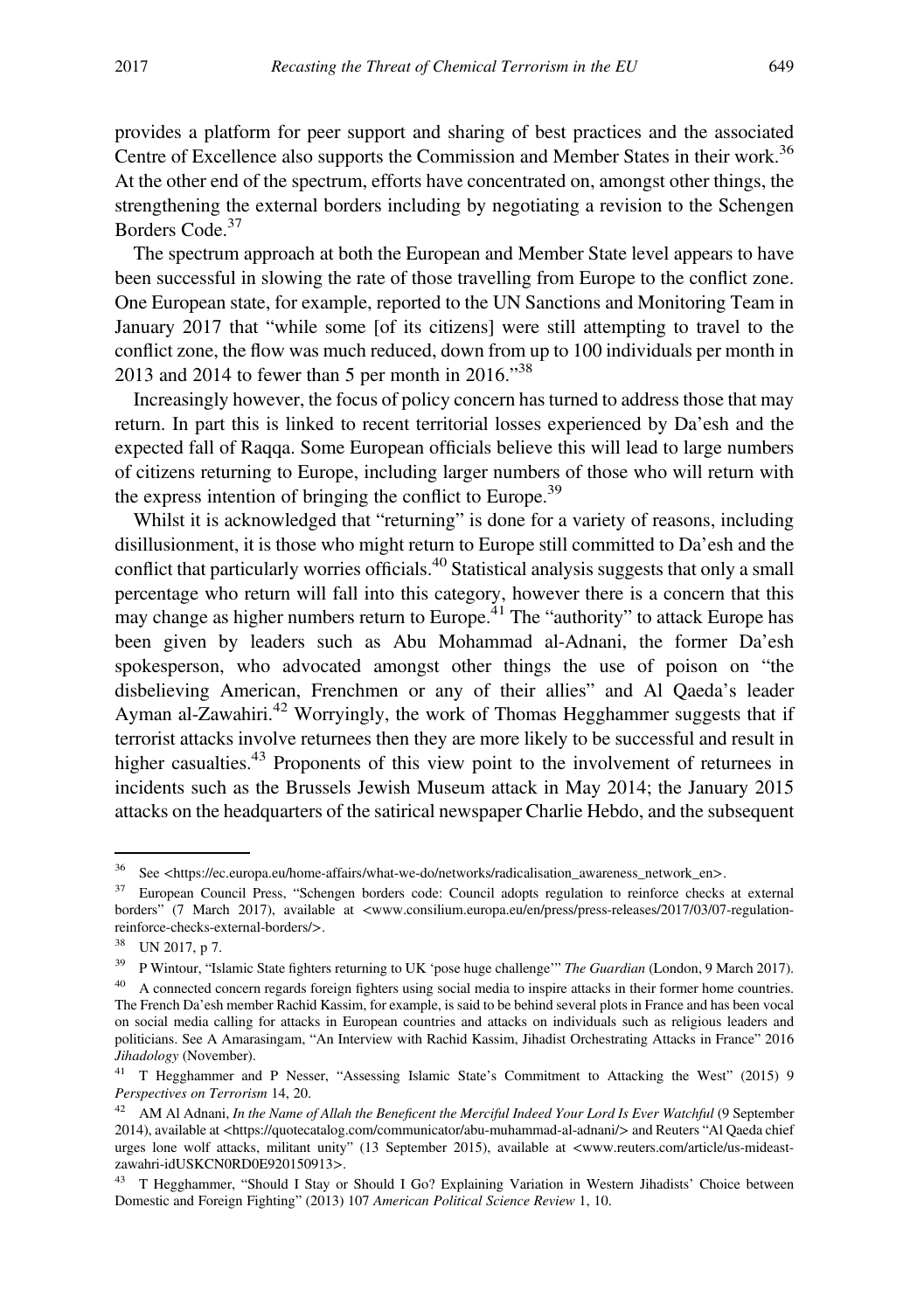attack on a kosher supermarket in Paris; the November 2015 Paris attacks and the Brussels airport and metro attacks in March 2016. However, conducting attacks using guns and improvised explosive devices in Europe is not the same as conducting attacks with toxic chemicals.

#### IV. THE EVOLVING THREAT TO EUROPEAN SECURITY

Current policy responses to the perceived foreign fighter threat to European internal security can be traced to the 2005 European Union Strategy for Combating Radicalisation and Recruitment to Terrorism,<sup>44</sup> which itself was a reaction to the 2004 Madrid and 2005 London bombings. This strategy was typical of the relatively general, and indeed externally facing, approach that was taken to address the issue of foreign fighters before the European Council charged that "the creation of an Islamic Caliphate in Iraq and Syria and the Islamist-extremist export of terrorism on which it is based, is a direct threat to the security of the European countries." <sup>45</sup>

As the issue took on a more internal security dimension, additional effort has ensued to encourage the accelerated implementation of a package of measures to support Member States in such ways as enhancing the ability to share information, deepening cooperation between security services and enhancing the criminal justice response. Institutional expansion has also occurred, including through the establishment of the European Counter Terrorism Centre in January 2016, which is described as:

"a platform through which Member States can increase information sharing and operational cooperation with regard to: the monitoring and investigation of foreign terrorist fighters; the trafficking of illegal firearms; and terrorist financing and the identification of additional lines of investigations."<sup>46</sup>

This description implies a work focus on "conventional" forms of terrorism rather than those involving toxic chemicals. This is understandable, given the rarity of deliberate chemical incidents compared to the unfortunately more frequent conventional attacks. However, in a recent report, the Counter Terrorism Co-ordinator noted that not all Member States are taking advantage of the institutional arrangement and opportunity to share information. Indeed, he described the levels of information sharing as not sufficient and not reflecting the threat.<sup>47</sup>

In much the same way that the foreign fighter issue was portrayed as largely an external security issue before the caliphate was declared, the EU and Member States tended to frame CW use in Syria and Iraq as an external threat until Da'esh began to be directly accused of using them. Until this, much of the European action was focused on reducing the external threat. In their 2013 Towards a Comprehensive Approach document, for example, the Council framed chemical and biological threats as follows:

<sup>44</sup> European Council (24 November 2005), "European Union Strategy for Combating Radicalisation and Recruitment to Terrorism" 14781/1/05.

<sup>45</sup> European Council, Special Meeting of the European Council, 30 August 2014, p 6.

<sup>&</sup>lt;sup>46</sup> See EU Counter-Terrorism Coordinator (4 March 2016), "State of play on implementation of the statement of the Members of the European Council of 12 February 2015, the JHA Council Conclusions of 20 November 2015, and the Conclusions of the European Council of 18 December 2015" 6785/16.

<sup>47</sup> ibid.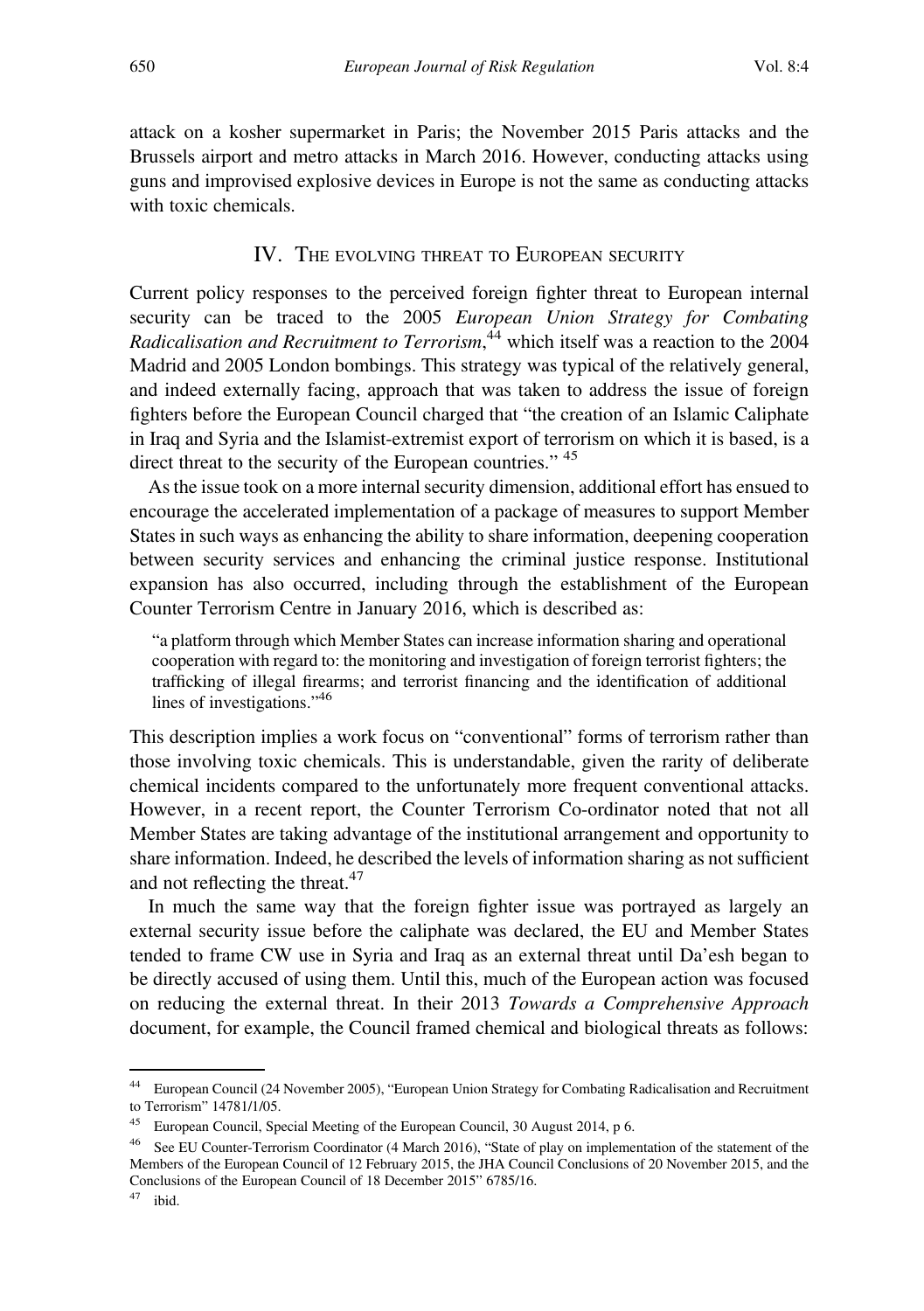"There are mounting concerns over reports of the use of chemical and biological weapons in Syria. The EU will continue calling for UN inspectors to be allowed into the country to investigate all such allegations. In order to prevent, detect and respond to such devastating events with potentially deadly consequences for the population in the region, the EU is currently examining possible options for further coordination and cooperation that could be explored with EU Member States, relevant international bodies (OCHA, ICRC, WHO, INTERPOL and OPCW) and strategic partners….

The EU will continue to urge Syria to accede to the Chemical Weapons Convention and to ratify the Biological Weapons Convention as a matter of urgency. The EU recalls that any use of chemical weapons by anyone under any circumstances would be reprehensible and completely contrary to the legal norms and standards of the international community. The Syrian authorities bear a particular responsibility to ensure that their chemical weapons are stored securely pending independently verified destruction and are not permitted to fall into the hands of any other State or non-state actor."<sup>48</sup>

The EU and Member States engaged vigorously in such efforts, including taking leading roles in the international effort to remove and destroy the declared stockpiles of chemical weapons from Syria.

By May 2014 the framing appears to have evolved to take on more internal considerations, as shown by the explicit mentions that Da'esh may seek to use chemical weapons in Europe appearing in documents such as *Commission Communication to the* European Parliament, Council, Economic and Social Committee and the Committee of the Regions.<sup>49</sup> This communication noted that "even though terrorists have tended to use commercial or homemade explosives, CBRN agents such as sarin, ricin or anthrax also represent a serious threat".<sup>50</sup> No elaboration is given, which is as one might expect in a public document of this type, but interestingly the connection to the issue of returning foreign fighters is made immediately:

"Latest reports suggest that of particular concern are returnees from Syria. Some of these and other radicalised individuals, having access to and working in sensitive areas might use their insider knowledge to strike against critical infrastructures, such as a water purification plant, or they may disable railways electrical power supplies. Such insider threats may have transnational impacts and therefore also pose threats to EU security." (emphasis added) $51$ 

The reframing of the threat as an internal issue resulted in the Commission urging that "a robust, better designed, and proportionate strategy to anticipate and deter" future chemical (biological, radiological, nuclear and high explosive) risks at EU level was needed. This was to include new or strengthened actions to tackle illegal methods of production, handling, concealing and storing of agents.<sup>52</sup> Whilst perhaps only close EU observers may have been alert to this shifting narrative, certain media outlets, especially in the UK, began reporting that Da'esh would attack Europe

<sup>48</sup> European Commission, Joint Communication to the European Parliament, the Council, the European Economic and Social Committee and the Committee of The Regions Towards a Comprehensive EU Approach to the Syrian Crisis (24 June 2013).

<sup>49</sup> European Commission, Communication from the Commission to the European Parliament, The Council, the European Economic and Social Committee and the Committee of the Regions on a new EU approach to the detection and mitigation of CBRN-E risks (5 May 2014).

<sup>50</sup> ibid pp 2–3; CBRN stands for chemical, biological, radiological and nuclear.

<sup>51</sup> ibid.

<sup>52</sup> ibid 3.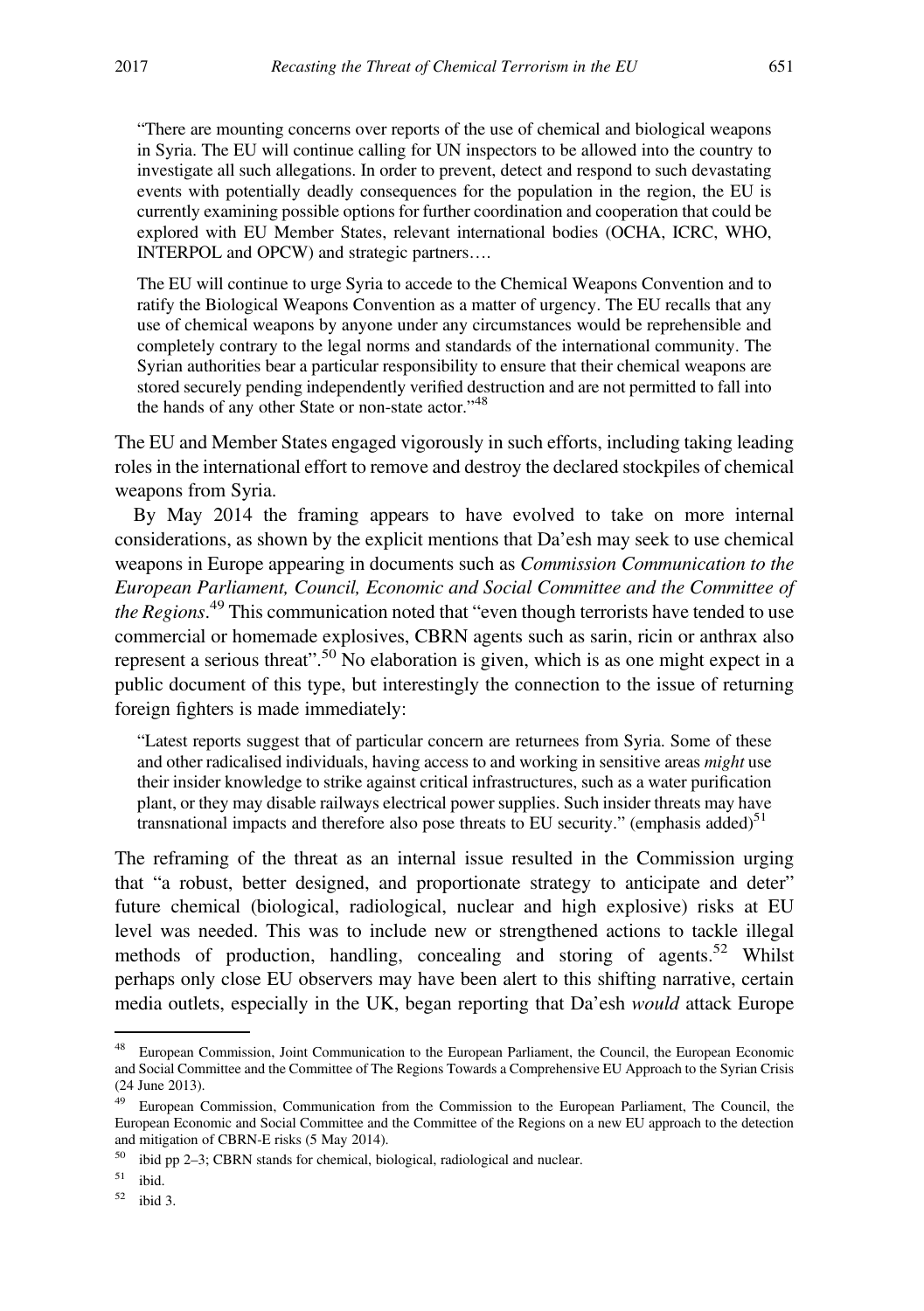using chemical weapons.<sup>53</sup> This idea received more widespread attention following the warning given by the then French Prime Minister to his Parliament that that Da'esh may use chemical and biological weapons in Europe.<sup>54</sup> This warning was made in the aftermath of the November 2015 Paris terrorist attacks and in the apparent knowledge that an attempt to contaminate water supplies around Paris had just been foiled.<sup>55</sup>

The attacks in Paris provided fertile ground for more open consideration in policy documents that Da'esh might employ non-conventional tactics in Europe, including through using chemical weapons. A December 2015 European Parliamentary Briefing Note, for example, argued that because Da'esh had "vowed that future strikes will be more lethal and even more shocking" than Paris,

"The European Union and its Member States must prepare for the possibility of a chemical or biological attack on their territory by the self-styled 'Islamic State in Iraq and the Levant (known variously as IS, ISIS or ISIL, and by the Arabic acronym 'Da'esh')". 56

The authors recommended alert and that "European governments and EU institutions … should consider publicly addressing the possibility of a terrorist attack using chemical, biological, radiological or even nuclear materials."<sup>57</sup>

Supporting the report's framing and recommendations was the work of "several experts", quoted in the paper as having previously written that "there is a genuine risk of ISIL/Da'esh using chemical, biological, radiological or even nuclear materials in the context of future attacks on European targets" and that "an improvised explosive device containing chemical or radioactive materials" was a possible next weapon of choice for them.<sup>58</sup> One of the experts quoted in the Briefing Note was Nomi Bar-Yaacov, who had previously written:

"What makes ISIS so dangerous is its radical ideology coupled with its continued success in recruiting hundreds of foreign fighters, including some with degrees in physics, chemistry, and computer science, and some who have previously worked in Saddam Hussein's weapons of mass destruction (WMD) programme."<sup>59</sup>

The implication here and in reports such as Europol's 2016 *European Union Terrorism* Situation and Trend Report,<sup>60</sup> which says "The phenomenon of individuals travelling for terrorist purposes to conflict zones increases the risk that expertise in the use of chemical weapons can be transferred to the European Union by returning foreign terrorist fighters...", is that what is happening in the Syrian and latterly Iraqi context can be *easily* 

<sup>53</sup> See, for example, M Robinson, "Hundreds of British jihadis trained to launch 'highly likely' chlorine gas attack on train, tube or football match in UK warns top chemical warfare expert" The Daily Mail (London, 23 March 2015); D Haynes and F Hamilton, "Rising fears of chemical attack by UK Jihadists; Isis terrorists turn to bombs laced with chlorine; Rennie: Carmichael must stay" The Times (London, 25 May 2015).

<sup>54</sup> A search of the European newspapers on the Nexis database using the search terms "chemical weapons" and "Valls" returns 72 hits in the two days after the Prime Minister, Monsieur Valls, made his statement.

<sup>55</sup> Europol, supra, note 7, 14.

<sup>&</sup>lt;sup>56</sup> European Parliament Briefing, "ISIL/Da'esh and 'non-conventional' weapons of terror" (December 2015).<br><sup>57</sup> ibid

ibid.

<sup>58</sup> ibid.

<sup>&</sup>lt;sup>59</sup> N Bar-Yaacov, "What if Isis launches a chemical attack in Europe?" The Guardian (London, 27 November 2015).

<sup>60</sup> Europol, supra, note 7.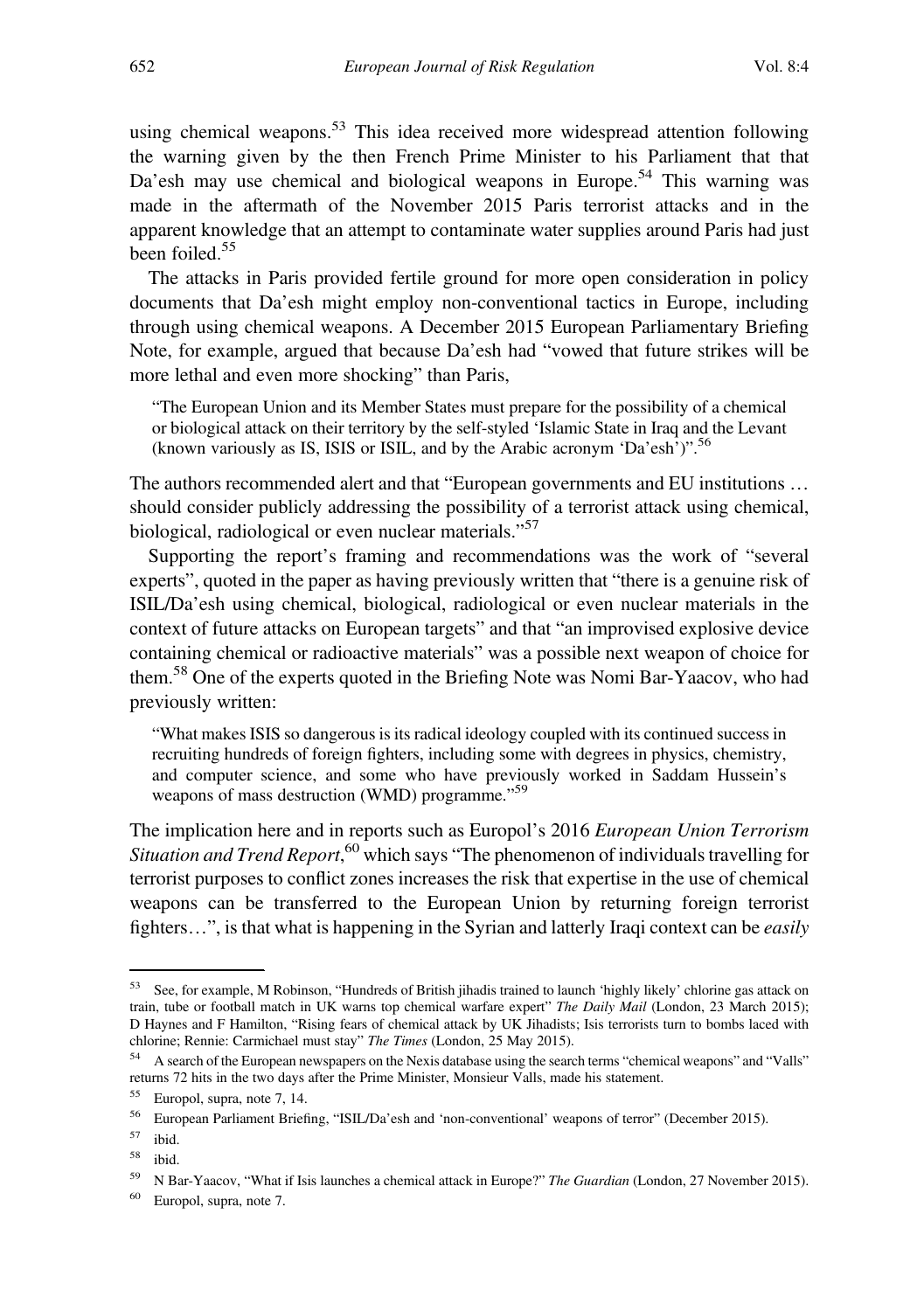imported to Europe. This is highly questionable for a number of reasons, including, as Burton noted:

"Just as fighting an insurgency is different from fighting a pitched battle or conventional war, it also different from conducting clandestine operations in a hostile environment, far from your base of support."<sup>61</sup>

Burton goes on to say that whilst this does not make an attack using something that had proved successful in another context impossible, it does make it much more challenging, requiring additional obstacles to be overcome. When reflecting on chemical terrorism being imported to Europe the same reasoning also applies: whilst an attack is not impossible, simply put Europe is not Syria or Iraq. Ensuring that Europe is/remains an "inhospitable environment" to such forms of terrorism is therefore essential.<sup>62</sup>

## V. COUNTERING THE "NEW" CHEMICAL TERRORISM THREAT

As stated above, the competence to respond to the now increasingly intertwined potential threat from foreign fighters and chemical terrorism lies with the Member States. However, because both issues have potential cross-border implications, there has been much European activity and again much of it predates the current security situation. Some of this activity falls under the general anti-terrorism umbrella or slightly more specific CBRN umbrella. Thus, for example, we can refer to chemical terrorism being included in EC definitions of terrorism since the 2002 Framework Decision on Combating Terrorism. As with this decision document, much of the current activity is in reaction to past terrorist events. As the European Commissioner for Security, Julian King, recently stated, the EU needs "to learn from each attack so that we are able to turn yesterday's terrorist successes into tomorrow's terrorist failures." <sup>63</sup> Whilst this is true, what happens when past use is rare?

Within the European context, the idea that a chemical terrorism attack might occur has traditionally been characterised as a low probability event. As with other low probability threats, bespoke systems or policies tend not to be created and instead are added onto, or merged into, related efforts. Such is the case with responding to chemical terrorism, where a wide set of policies enacted for other reasons can be viewed as pertinent to reducing potential vulnerabilities that might be exploited by terrorists. These include policies and schemes related to the transport of dangerous goods, improvements to the physical security and safety of sites that contain large quantities of dangerous substances, setting storage threshold quantities at such facilities and the classification, packaging and labelling of chemical substances and mixtures.

Perhaps most central to creating and/or maintaining an inhospitable environment for chemical terrorism is possessing a robust public health response. This is recognised by the EU, and much effort has been spent developing a European health security framework. This framework is based around the three pillars of prevention, preparedness

<sup>61</sup> F Burton, in M Kenney, Organization Learning and Islamic Militancy Project report number 226808 (US Department of Justice, 2009) 117.

<sup>62</sup> See G Ackerman in MM Hafez and M Rasmussen, "Terrorist Innovations in Weapons of Mass Effect: Preconditions, Causes, and Predictive Indicators. Workshop Report" 2010.

<sup>63</sup> J King, "Keynote address at Security and Defence Conference 2017" Chatham House, London, 6 March 2017.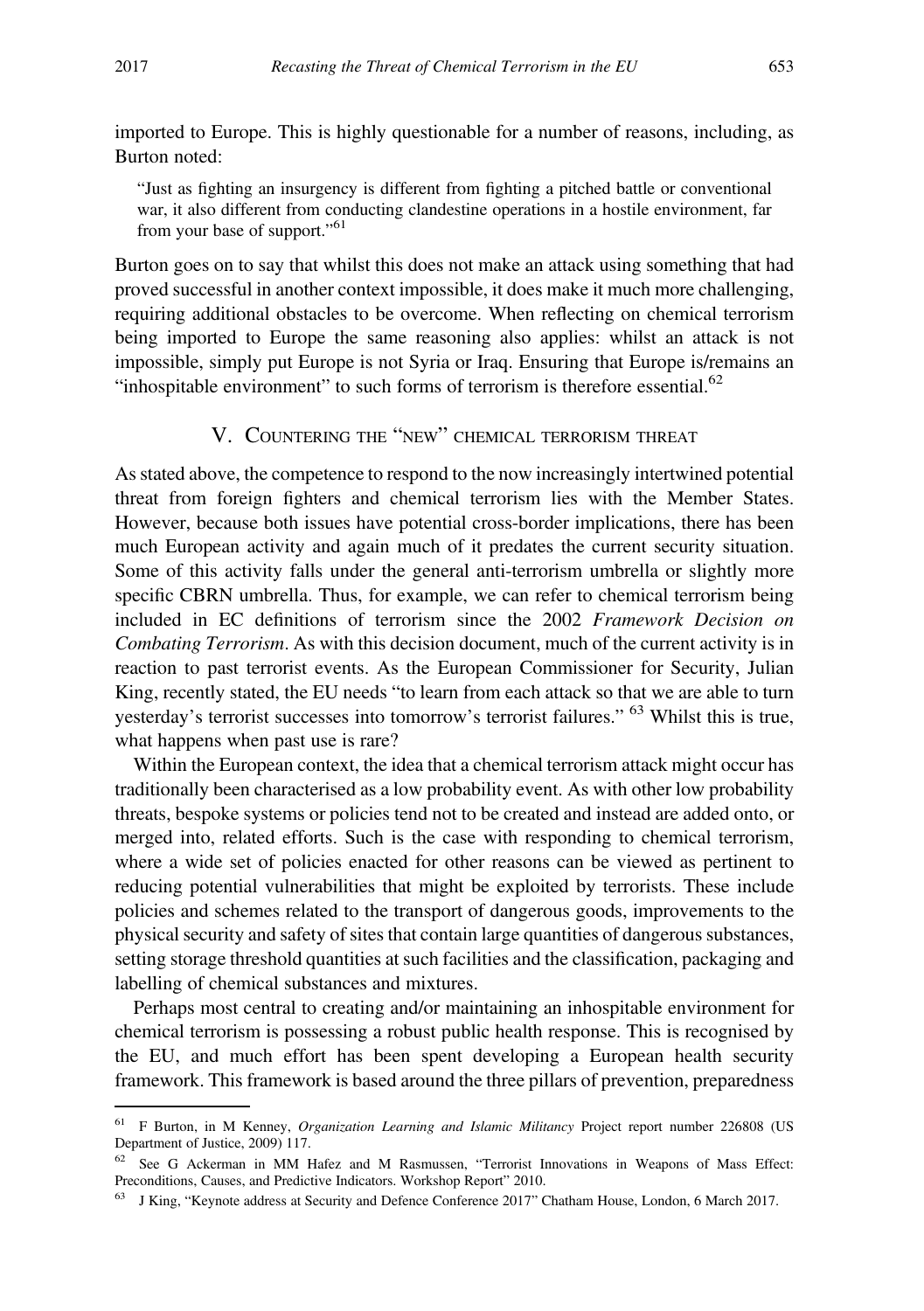and response. Within the response pillar, the ability to circulate specialist information in a most timely fashion to relevant actors, including those in public health, is essential and various early alerting and communication systems for incidents that may/will have cross-border implications have been set up.

In the chemical area such are the potential routes of contamination that a number of these alert systems, none of which were created specifically for deliberate releases of chemicals, are relevant. These include the Rapid Alert System for Food and Feed (RASFF); the Industrial Accident Notification System (IAN); the Major Accident Reporting System (eMARS); and the early warning system associated with the European Monitoring Centre for Drugs and Drug Addiction (REITOX).

To reconcile the need for multiple event reporting, the 2013 European Parliament Decision on Serious Cross-Border Threats to Health decision linked these and all other reporting platforms with one overarching system, the Early Warning and Response System (EWRS).<sup>64</sup> Incidents are input into the EWRS if the event satisfies the following conditions:

- ∙ it is unusual or unexpected for the given place and time, or it causes or may cause significant morbidity or mortality in humans, or it grows rapidly or may grow rapidly in scale, or it exceeds or may exceed national response capacity; and
- ∙ it affects or may affect more than one Member State; and
- ∙ it requires or may require co-ordinated response at the Union level.

However, not all chemical incidents, deliberate or otherwise, would satisfy this criteria. But if they should, the EWRS platform uses a free text data entry system so as to allow the person inputting to be comprehensive in passing on information relating to source: type of risk, number of cases and deaths, conditions affecting the spread, etc.<sup>65</sup> This places an onus on communication skills.

By contrast, the more specialised alert system, RASCHEM, which sits below the EWRS, uses a "non free text" data entry system to record and exchange information about chemical incidents. Orford and colleagues consider this communication method to be preferable, as it allows information exchange more readily across the multiple European languages. Restricting free text, however, raises questions as to what assumptions are embedded within the standardised terms.<sup>66</sup>

Neither the EWRS nor RASCHEM systems are designed specifically for use in circumstances involving terrorism. This is the remit of a yet more focused alert system, RAS-BICHAT, which focuses only on the exchange of information on health threats due to deliberate release of chemical, biological and radio-nuclear agents by terrorists. This alert system became operational in 2002 and "hooks up with" EWRS, thus forming an important component of the European early alert and response

<sup>64</sup> Commission Decision (2000/57/EC), "Commission Decision (2000/57/EC) of 22 December 1999 on the Early Warning and Response System for the Prevention and Control of Communicable Diseases under Decision No 2119/98/ EC of the European Parliament and of the Council" (OJ L 21, 26-1-2000, p 32).

<sup>65</sup> R Orford et al, "EU alerting and reporting systems for potential chemical public health threats and hazards" (2014) 72 Environment International 15, 17.

<sup>66</sup> ibid 19.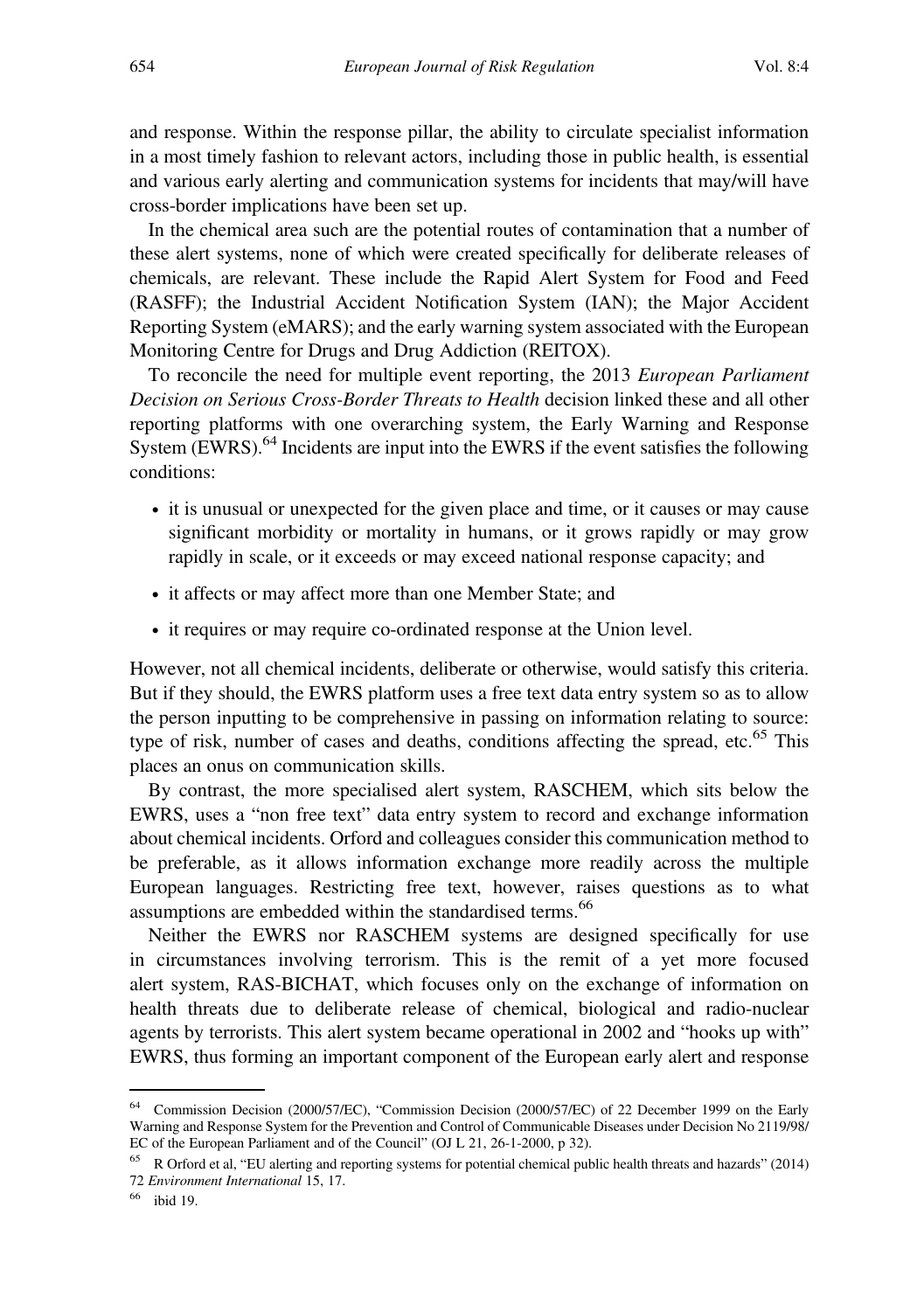architecture.67 Notifications are made when a Member State suspects danger, when an incident might be of cross-border character and where a co-ordinated response might be needed, with the Commission acting as moderator, disseminating the notifications once they have been validated. For obvious reasons, the reaction to a notification being issued on this system is extremely rapid. Kjellén describes the process as follows:

"When a member state has posted an alert … it generates a text message to all officers concerned at DG Health and Consumers. Member states must additionally phone the Commission's Security Office, which then contacts the officer on duty. To begin with, only that officer needs to act on the warning [presenting] him/herself at the office within one hour… Once onsite the on-duty officer examines the alert and verifies that it has been sent from an authorised source, whereupon a phone call is placed to the issuing member state to ensure that the message is correct and that no important information is missing … After this procedure, the warning is disseminated through RAS BICHAT to all member states' points of contact and to the Health Security Committee which must be convened in the case of an emergency … designated points of contact must visit the protected RAS BICHAT website to obtain full information on the incident. The member state must respond within an hour, and should a member state neglect to do this, the Commission will telephone the country in question for a follow-up ...."<sup>68</sup>

Should there be a serious crisis, the Commission's Health Emergency Operation Facility is used, which consists of both a crisis and communication centre. So as to ensure a high degree of coordination between different policies potentially affected in a CBRN incident with cross border potential (eg health and internal security, environment, agriculture, customs, civil protection), internal crisis coordination arrangements have been established. Known as ARGUS, the arrangement is designed to ensure rapid decision making and information sharing among all involved services and the various rapid alert systems mentioned above.<sup>69</sup>

### VI. AN OPPORTUNISTIC MOMENT FOR EVALUATION

As can be seen, much effort has been expended prior to the current security situation towards reducing European vulnerabilities to chemical terrorism and ensuring that Europe is an inhospitable environment for this particular terrorist option. These efforts form part of the architecture that works to ensure that what appears possible for Da'esh to do in the Syrian and Iraqi environment is not directly nor easily transferable to the Europe context. Nevertheless such dedicated efforts do not mean that all vulnerabilities have been removed. For this reason, continuous effort is needed to reduce vulnerabilities and ensure responses are attuned to scenarios which are sensitive to the European context.

<sup>67</sup> Netherlands, "Tasks and role of the European Commission in outbreak investigation, communicable disease surveillance and Health Security", Meeting of Experts to the Biological Weapons Convention, 21 July 2004.

<sup>68</sup> SZ Kjellén, "Rapid alerts for crisis at the EU level" in Stefan Olson (ed), Crisis Management in the European Union: Cooperation in the Face of Emergencies (Springer Science & Business Media, 2009) 67–68. At the time of writing it has not been possible to ascertain whether this system uses a free text or non free text data entry system.

<sup>69</sup> For an overview, see Belgium "European Union capacities to respond to CBRN attacks and CBRN incidents", Meeting of Experts to the Biological Weapons Convention, 12 August 2010.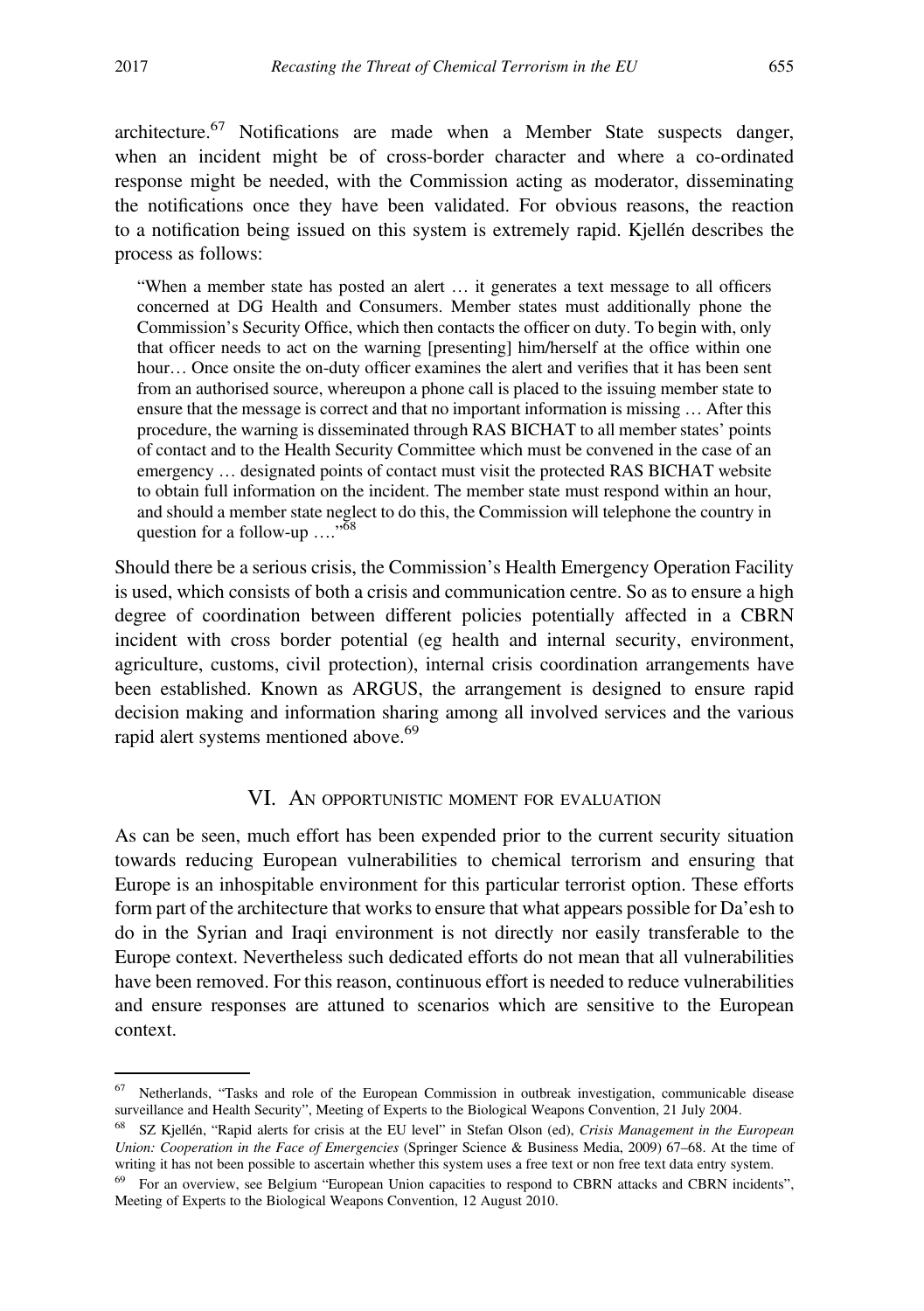Open source datasets record a small number of incidents involving toxic chemicals as having occurred in Europe between 2002 and  $2014$ .<sup>70</sup> As such, Europol's assessment that "CBRN materials and their precursors are under strict control of governments, keeping the threat at a minimal level" may be an appropriate assessment for traditionally conceived CW agents, but it does not sit as easily if the conceptualisation of a chemical attack is broadened.<sup>71</sup> Indeed such an assessment may be seen as potential breeding ground for complacency.

Consideration of Da'esh's record in Syria and Iraq suggests availability as being an important criteria in their decision-making process. This criteria would seem like a good starting point for evaluation of the current mechanisms. As such, the recording in the same Europol report of two French chemical facilities being attacked in 2015 may need to be looked at again.<sup>72</sup> There is past precedent for the deliberate targeting of chemical facilities so as to exploit the secondary effects of the toxic chemicals being released.<sup>73</sup> Within the current Europol framing, these attacks are presumably not recognised as acts of chemical terrorism. In addition, details of that past precedent suggests they may not fulfil the cross-border criteria and so the above alert systems may not be activated.

From a legal and policy perspective this may seem a moot point to raise. If a chemical facility was attacked then appropriate action would be taken, but from a public health response perspective the ability to recognise a terrorist incident as being a chemical terrorist incident and circulating the right information to the right people in a timely fashion is essential. Health impacts following CW attacks are very likely to be rapid onset and so early and correct identification will be essential in reducing its potential health impact.

### VII. CONCLUDING THOUGHTS

Primary responsibility for security issues such as terrorism lies with Member States, and so emphasis at the European level has been to facilitate the sharing of information and to establish robust crisis management tools that would support Member States should a crisis with cross-border implications occur. Within the public health response domain, early alerting and communication systems play an important role in lessening the potential impact of deliberate chemical attacks. As has been shown, several exist which are pertinent and alongside a spectrum of other policy measures form an impressive architecture that aims to make Europe an inhospitable environment for chemical weapon attacks.

Many of the policy responses that deal with the potential threat posed by returning foreign fighters and chemical terrorism were devised in reaction to past terrorist events. The 2004 and 2005 terrorist bombings in Madrid and London, as well as the more recent Paris attacks, appear to have been particularly important influencers in the current

<sup>&</sup>lt;sup>70</sup> As recorded in the Global Terrorism Database,  $\langle$ <www.start.umd.edu/gtd/>>. A note of methodological caution: amongst other things, these datasets will be incomplete both in terms of including only those instances which are in the open domain and in terms of reporting only those incidents which have either been successful or successfully foiled.<br><sup>71</sup> Pressed prove a 24  $\frac{2}{3}$  and 14 and 14

<sup>&</sup>lt;sup>71</sup> Europol, supra, note 7, pp 14 and 16.<br><sup>72</sup> ibid pp 13–14

ibid pp 13–14.

 $^{73}$  During the Bosnian conflict, for example, Serbian forces deliberately attacked chemical plants near Kutina, Jovan and Sisak over a two-year period so that environmental damage might be caused.